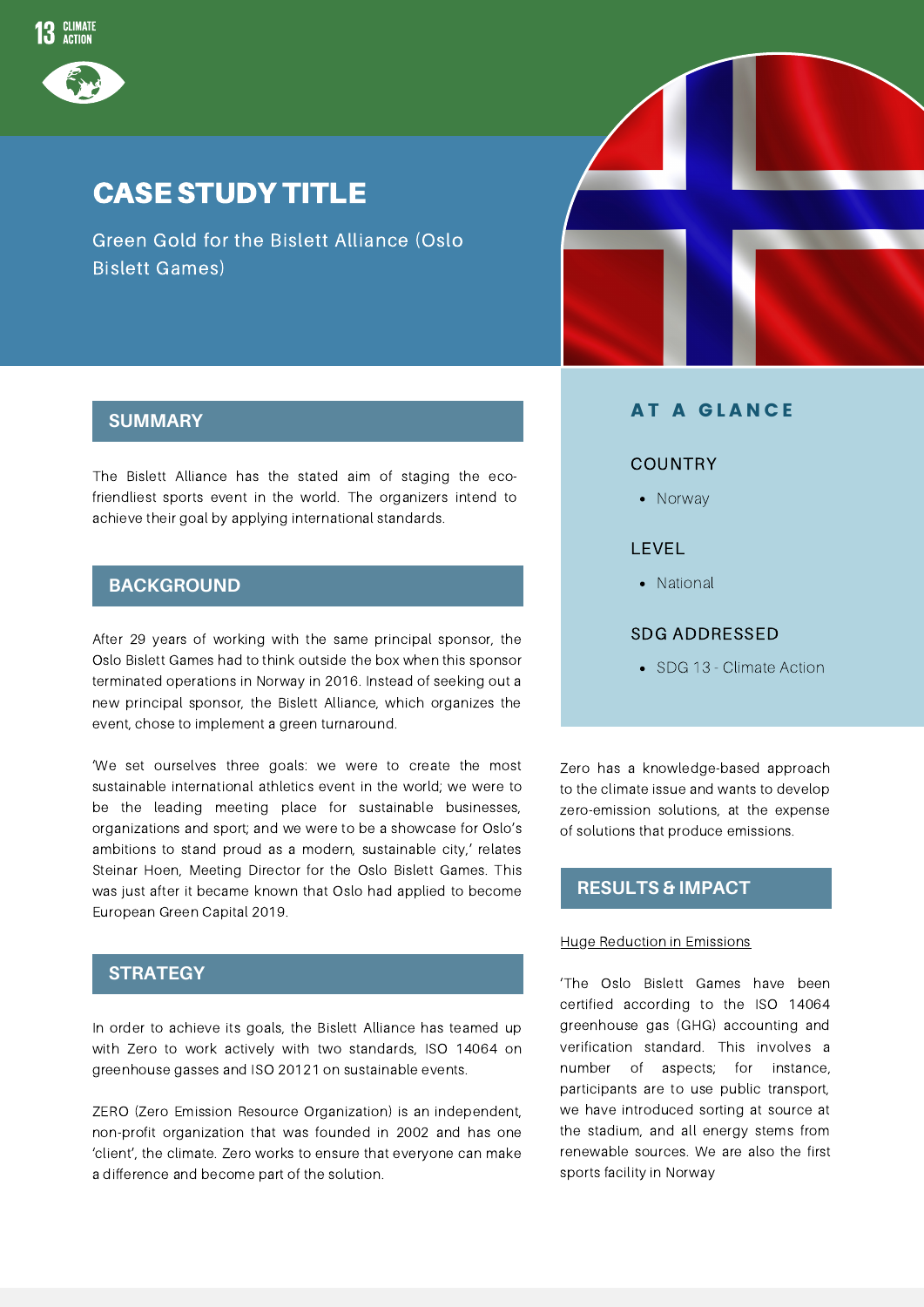# Strategy **RESULTS & IMPACT**

to have its own solar energy installation on the roof,' says Steinar Hoen. He explains that this has helped the Bislett Alliance to cut the travel budget for participants by almost 40 per cent, to reduce climate gas emissions by 39 per cent, and to boost the level of sorting at source by more than 50 per cent.

#### The Most Sustainable Event in Norway

The Greenhouse Gas (GHG) Accounting and Verification Standard forms the basis for ISO 20121, the standard for sustainable events. The 2018 Oslo Bislett Games became the first sports event in Norway to be certified according to ISO 20121. This standard is a practical tool for managing events such that they contribute to all three dimensions of sustainability: finance, environment and society.

'In order to achieve the goals for this green turnaround, we have chosen to apply standards. ISO 14064 and ISO 20121 emphasize the seriousness of the work we are putting in. ISO 20121 also carries a requirement for us to improve on an ongoing basis. This means that our work is by no means done now that the event has been certified; we have to focus continuously on becoming more and more sustainable,' relates Steinar Hoen.

#### Inspiring Others

'ISO 20121 lays down the guidelines for many of the aspects that are important to organizers of major events – the management system, for instance. Here, we have cut down on our vulnerability by making the workplace cloud-based. Another part of the standard stipulates that we should communicate information openly so as to inspire other businesses and organizations. As a result, I continue to participate in various events where I talk about the green journey we have been on,' he adds.

# Strategy **CHALLENGES & LESSONS LEARNED**

#### Clear Impact on Marketing

Following the green turnaround, the Oslo Bislett Games have attracted several new, green and sustainable sponsors.

'I'm convinced that the work we put in on both standards has had a great impact for us in the context of marketing, even though this wasn't our principal motivation for making the green move. Our primary aim was to take the lead as a good example when Oslo stepped into its role of European Green Capital 2019. Looking back on it, however, we have actually been a 'First Mover' in the fields of sport and sustainability. This has triggered a host of enquiries and resulted in our entering into partnerships with several companies that have clear targets for their work with sustainability. There are few sports organizers that have really got to grips with sustainability work, so we have been pretty much on our own in this segment for almost two years – which is, of course, hardly a drawback,' he concludes.